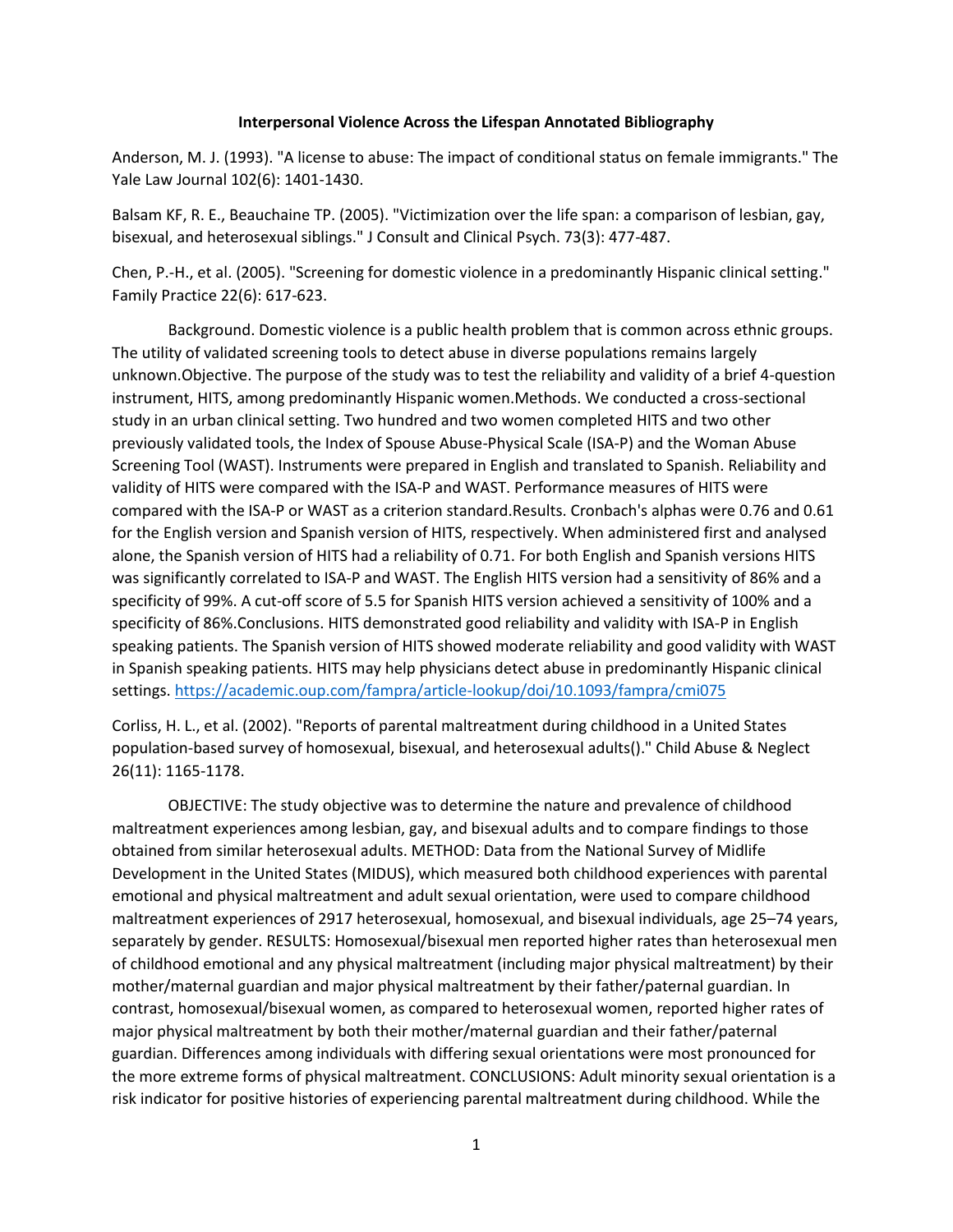reasons for this are beyond the scope of the current study, previous research suggests that childhood individual differences, including possibly gender atypicality, may be a causal factor. <https://www.ncbi.nlm.nih.gov/pmc/articles/PMC4194076/>

Edwards, K. M., Sylaska, K. M., & Neal, A. M. (2015). "Intimate Partner Violence among Sexual Minority Populations: A Critical Review of the Literature and Agenda for Future Research." Psychology of Violence, 5(2): 112-121.

Earnshaw, V. A., et al. (2016). "Bullying Among Lesbian, Gay, Bisexual, and Transgender Youth." Pediatric Clinics of North America 63(6): 999-1010.

<http://www.sciencedirect.com/science/article/pii/S0031395516410564>

Jonassen, J. A. and K. M. Mazor (2003). "Identification of Physician and Patient Attributes That Influence the Likelihood of Screening for Intimate Partner Violence." Academic Medicine 78(10): S20-S23.

Purpose. Effective assessment of intimate partner violence (IPV) demands that everyone at risk be screened. To identify potential barriers, paper-and-pencil case scenarios identified possible practitioner and patient attributes that influence IPV screening. Method. First-year residents responded to one of four short written scenarios describing a divorced female patient with nonlocalized abdominal pain; variables were patient's age and abdominal bruising. Residents rated their likelihood of screening for IPV and seven other screening tasks and self-assessed their competence in performing each task. Regression analyses assessed the influence of resident and patient characteristics on screening likelihood. Results. Patient bruising, younger patient age, and resident self-assessed competence best predicted IPV screening. Men were less likely than women to screen for IPV. Conclusions. Although most physicians receive training on IPV in medical school, barriers to IPV screening still exist. Identifying obstacles to IPV risk-assessment is an essential prerequisite for improving educational programs that promote routine IPV screening.

http://journals.lww.com/academicmedicine/Fulltext/2003/10001/Identification of Physician and Pati [ent\\_Attributes.7.aspx](http://journals.lww.com/academicmedicine/Fulltext/2003/10001/Identification_of_Physician_and_Patient_Attributes.7.aspx)

Martin-Storey, A. (2015). "Prevalence of Dating Violence Among Sexual Minority Youth: Variation Across Gender, Sexual Minority Identity and Gender of Sexual Partners." Journal of youth and adolescence 44(1): 211-224.

Dating violence during adolescence negatively influences concurrent psychosocial functioning, and has been linked with an increased likelihood of later intimate partner violence. Identifying who is most vulnerable for this negative outcome can inform the development of intervention practices addressing this problem. The two goals of this study were to assess variations in the prevalence of dating violence across different measures of sexual minority status (e.g., sexual minority identity or same-sex sexual behavior), and to assess whether this association was mediated by bullying, the number of sexual partners, binge drinking or aggressive behaviors. These goals were assessed by employing the Massachusetts Youth Risk Behavior Survey (N = 12,984), a regionally representative sample of youth ages 14–18. In this sample, a total of 540 girls and 323 boys reported a non-heterosexual identity, and 429 girls and 230 boys reported having had one or more same-sex sexual partners. The results generally supported a higher prevalence of dating violence among sexual minority youth. This vulnerability varied considerably across gender, sexual minority identity and the gender of sexual partners, but generally persisted when accounting for the mediating variables. The findings support investigating dating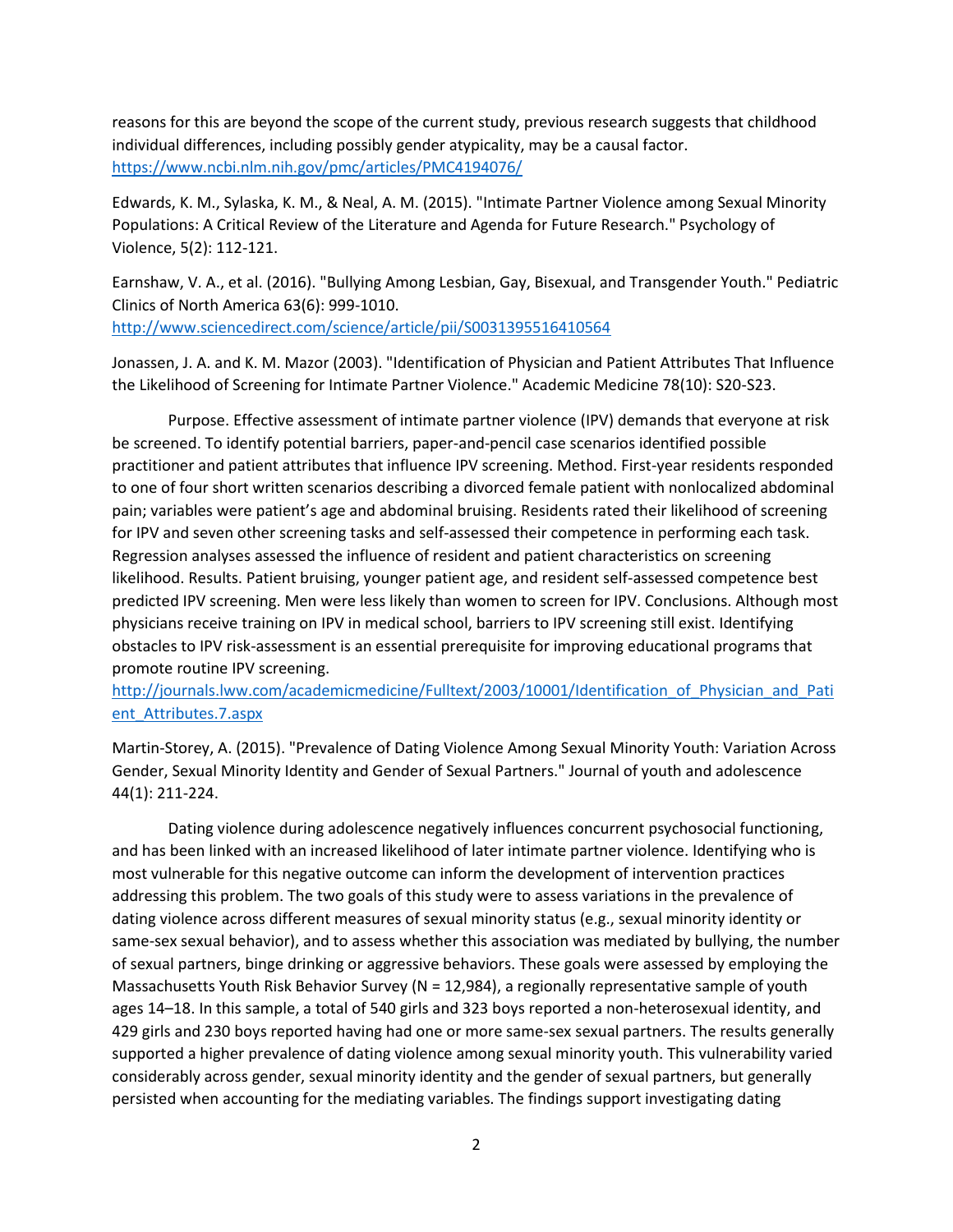violence as a mechanism in the disparities between sexual minority and heterosexual youth, and the importance of addressing sexual minority youth specifically in interventions targeting dating violence. <https://link.springer.com/article/10.1007%2Fs10964-013-0089-0>

Moracco, K. E., et al. (2005). "Knowledge and Attitudes About Intimate Partner Violence Among Immigrant Latinos in Rural North Carolina." Violence Against Women 11(3): 337-352.

To create appropriate intimate partner violence (IPV) services for Latino immigrants, practitioners must be aware of their needs. We conducted interviews with 100 recent Latino immigrants in a rural North Carolina county. Overall, IPV was not perceived to be a problem; however, men and women differed in their perceptions. Men were more likely to agree with IPV myths, and both men and women felt that IPV had a detrimental impact on children. Many did not know about the local domestic violence agency, and knowledge about protective orders was limited. Outreach should emphasize the seriousness of IPV, adapt content for gender-specific audiences, and increase awareness about local resources[. http://journals.sagepub.com/doi/10.1177/1077801204273296](http://journals.sagepub.com/doi/10.1177/1077801204273296)

Murray, C. E., et al. (2007). "Same-sex intimate partner violence: Dynamics, social context, and counseling implications." Journal of LGBT Issues in Counseling 1(4): 7-30.

Ramsay, J., et al. (2002). "Should health professionals screen women for domestic violence? Systematic review." BMJ 325(7359): 314.

Objective: To assess the evidence for the acceptability and effectiveness of screening women for domestic violence in healthcare settings. Design: Systematic review of published quantitative studies. Search strategy: Three electronic databases (Medline, Embase, and CINAHL) were searched for articles published in the English language up to February 2001. Included studies: Surveys that elicited the attitudes of women and health professionals on the screening of women in health settings; comparative studies conducted in healthcare settings that measured rates of identification of domestic violence in the presence and absence of screening; studies measuring outcomes of interventions for women identified in health settings who experience abuse from a male partner or ex-partner compared with abused women not receiving an intervention. Results: 20 papers met the inclusion criteria. In four surveys, 43-85% of women respondents found screening in healthcare settings acceptable. Two surveys of health professionals' views found that two thirds of physicians and almost half of emergency department nurses were not in favour of screening. In nine studies of screening compared with no screening, most detected a greater proportion of abused women identified by healthcare professionals. Six studies of interventions used weak study designs and gave inconsistent results. Other than increased referral to outside agencies, little evidence exists for changes in important outcomes such as decreased exposure to violence. No studies measured quality of life, mental health outcomes, or potential harm to women from screening programmes. Conclusion: Although domestic violence is a common problem with major health consequences for women, implementation of screening programmes in healthcare settings cannot be justified. Evidence of the benefit of specific interventions and lack of harm from screening is needed.%[U http://www.bmj.com/content/bmj/325/7359/314.full.pdf](http://www.bmj.com/content/bmj/325/7359/314.full.pdf)

Rothman, E. F., et al. (2011). "The prevalence of sexual assault against people who identify as gay, lesbian, or bisexual in the United States: A systematic review." Trauma, Violence, & Abuse 12(2): 55-66.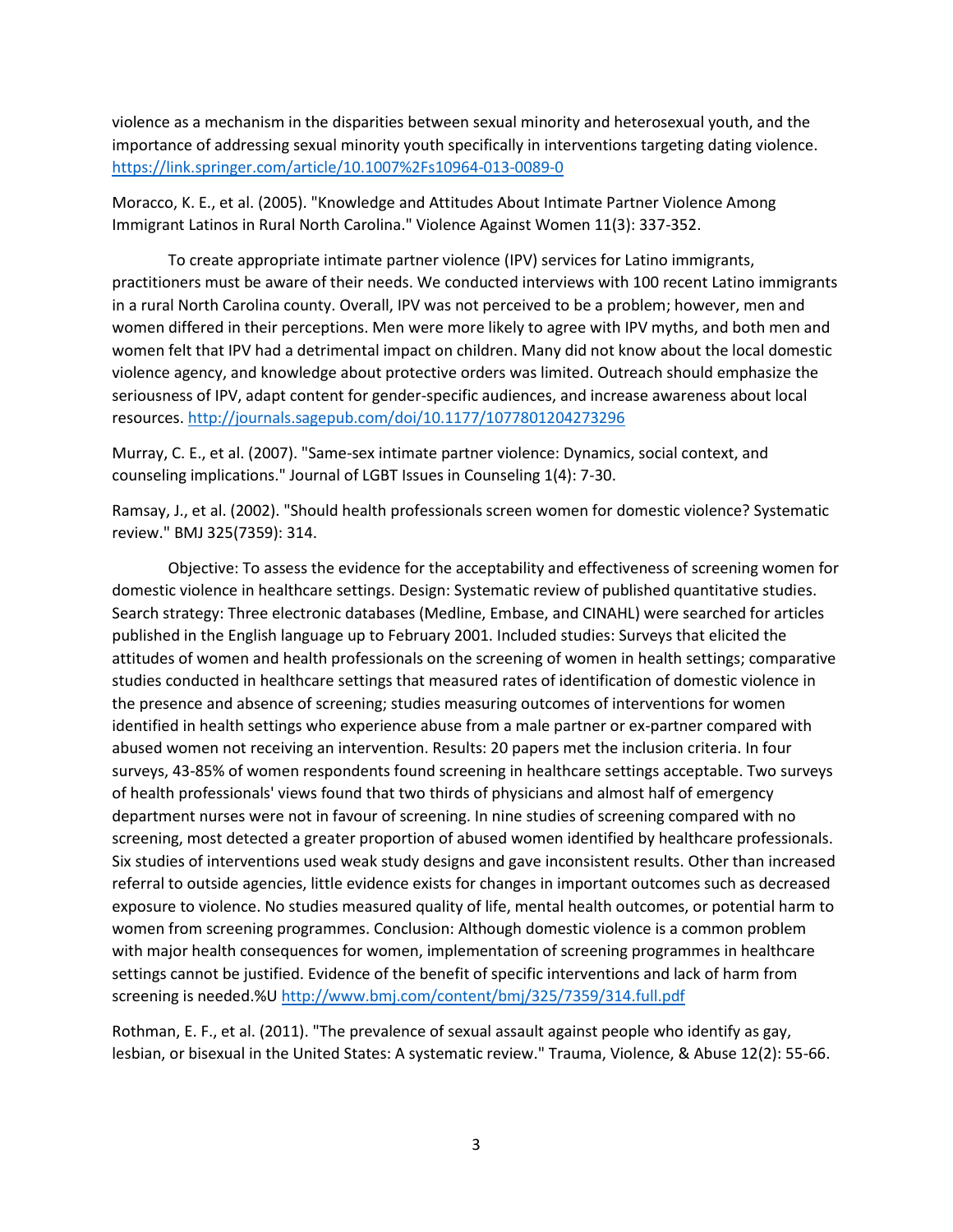Tjaden P1, T. N., Allison CJ. (1999). "Comparing violence over the life span in samples of same-sex and opposite-sex cohabitants." Violence Vict. 14(4): 413-425.

Walters, M. L., Chen J., & Breiding, M.J (2013). The National Intimate Partner and Sexual Violence Survey 2010 Findings on Victimization by Sexual Orientation National Center for Injury Prevention and Control of the Centers for Disease Control and Prevention

[https://www.cdc.gov/violenceprevention/pdf/nisvs\\_sofindings.pdf](https://www.cdc.gov/violenceprevention/pdf/nisvs_sofindings.pdf)

West, C. M. (2012). "Partner Abuse in Ethnic Minority and Gay, Lesbian, Bisexual, and Transgender Populations." Partner Abuse 3(3): 336-357.

This review seeks to synthesize the current state of knowledge regarding gender differences in rates of physical and psychological intimate partner violence (IPV) prevalence among the four largest racial/ethnic groups in the United States, compares rates of physical and psychological IPV between sexual minorities and heterosexuals and among subgroups of sexual minorities (gay men, lesbians, bisexuals), and summarizes correlates and risk factors that are associated with rates of IPV in both ethnic and sexual minorities.<br></br> A systematic search of the published literature in the past 40 years using various search engines (e.g., PubMed, PsycINFO, and Web of Science) was conducted. The review identified 55 studies that met criteria. Few gender differences in rates of physical and psychological aggression were found among African American, Hispanic American, Asian American, and Native American men and women. Psychological aggression was most frequently reported. Bidirectional violence, which primarily took the form of minor aggression, was the most frequently reported form of physical violence. When unidirectional aggression was assessed, it was more likely to be female perpetrated, particularly among African Americans. These gender patterns were consistent across general population, student, and community studies. Respondents who reported a history of same-sex cohabitation and those who identified as sexual minorities reported higher rates of IPV than those who reported only a history of opposite-sex cohabitation and those who identified as heterosexual.<br></br> Regarding sexual minority subgroup differences, bisexuals appeared to be at a greater risk of IPV, and victimization among transgendered individuals has largely been neglected in the literature. Substance abuse and use, marginalized socioeconomic status in the form of family and neighborhood poverty, and exposure to violence during childhood as a witness or victim of violence in the family of origin were consistently linked to elevated rates of IPV. Associations also were found between level of acculturation and minority stress in the form of internalized homophobia and frequency of discrimination based on sexual orientation. However, the complex association among these variables was less clear across racial groups and sexual orientation. Research limitations and future research directions are discussed. <http://www.ingentaconnect.com/content/springer/pa/2012/00000003/00000003/art00003>

Whitton, S. W., et al. (2016). "A Longitudinal Study of IPV Victimization Among Sexual Minority Youth." Journal of Interpersonal Violence: 0886260516646093.

Although intimate partner violence (IPV) is highly prevalent among lesbian, gay, bisexual, and transgender (LGBT) youth, little is known regarding its developmental patterns, risk factors, or healthrelated consequences. We examined IPV victimization in an ethnically diverse community-based convenience sample of 248 LGBT youth (aged 16-20 at study outset) who provided six waves of data across a 5-year period. Results from multilevel models indicated high, stable rates of IPV victimization across this developmental period (ages 16-25 years) that differed between demographic groups. Overall, 45.2% of LGBT youth were physically abused and 16.9% were sexually victimized by a dating partner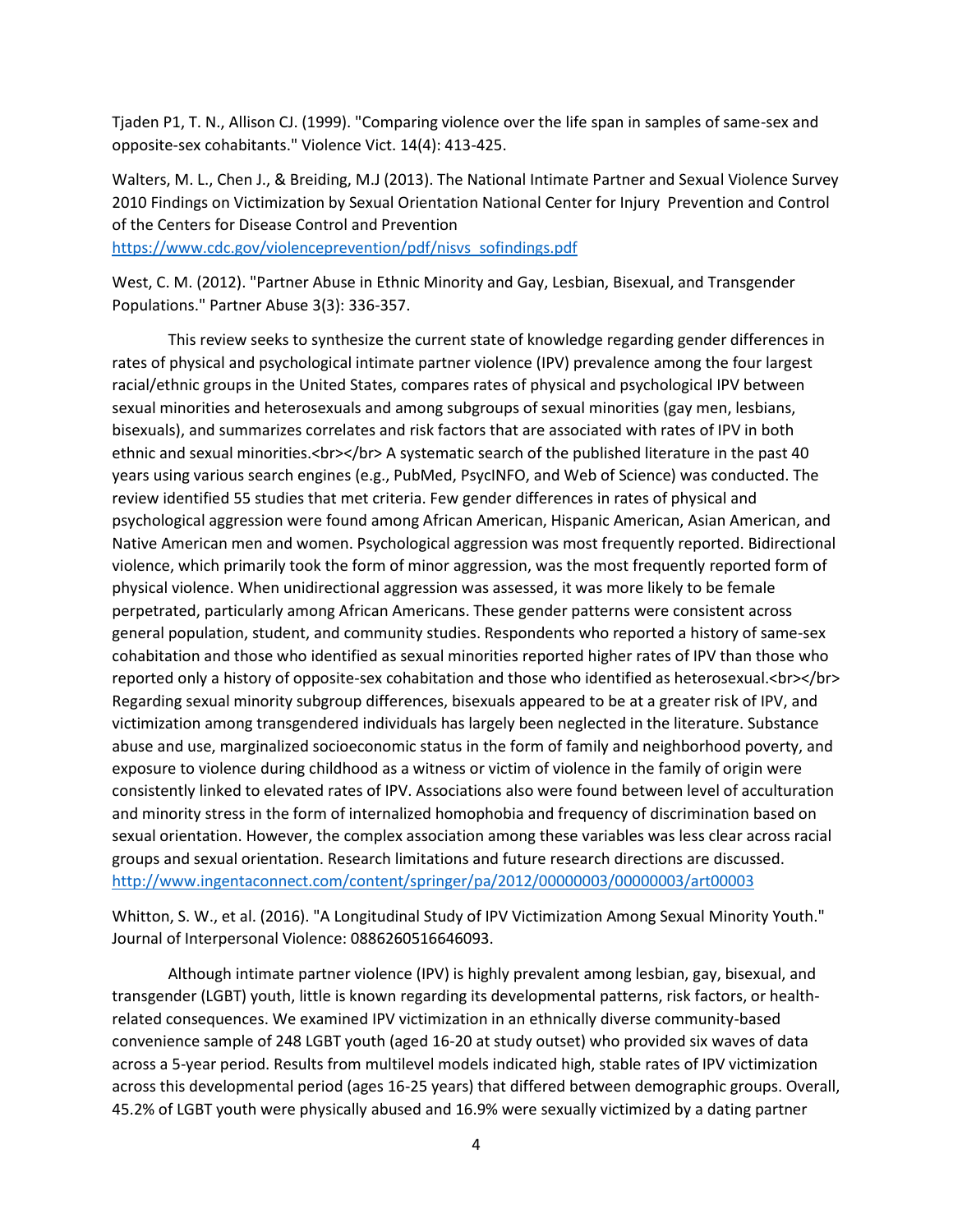during the study. Odds of physical victimization were 76% higher for female than for male LGBT youth, 2.46 times higher for transgender than for cisgender youth, and 2 to 4 times higher for racial-ethnic minorities than for White youth. The prevalence of physical IPV declined with age for White youth but remained stable for racial-ethnic minorities. Odds of sexual victimization were 3.42 times higher for transgender than for cisgender youth, 75% higher for bisexual or questioning than for gay or lesbian youth, and increased more with age for male than female participants. Within-person analyses indicated that odds of physical IPV were higher at times when youth reported more sexual partners, more marijuana use, and lower social support; odds of sexual IPV were higher at times when youth reported more sexual partners and more LGBT-related victimization. In prospective analyses, sexual IPV predicted increased psychological distress; both IPV types marginally predicted increased marijuana use. <http://journals.sagepub.com/doi/10.1177/0886260516646093>

Widom, C. S., et al. (2014). "Child Abuse and Neglect and Intimate Partner Violence Victimization and Perpetration: A Prospective Investigation." Child Abuse & Neglect 38(4): 650-663.

This paper describes the extent to which abused and neglected children report intimate partner violence (IPV) victimization and perpetration when followed up into middle adulthood. Using data from a prospective cohort design study, children (ages 0–11) with documented histories of physical and sexual abuse and/or neglect (n = 497) were matched with children without such histories (n = 395) and assessed in adulthood (Mage = 39.5). Prevalence, number, and variety of four types of IPV (psychological abuse, physical violence, sexual violence, and injury) were measured. Over 80% of both groups– childhood abuse and neglect (CAN) and controls–reported some form of IPV victimization during the past year (most commonly psychological abuse) and about 75% of both groups reported perpetration of IPV toward their partner. Controlling for age, sex, and race, overall CAN [adjusted odds ratio (AOR) = 1.60, 95% CI [1.03, 2.49], physical abuse (AOR = 2.52, 95% CI [1.17, 5.40]), and neglect (AOR = 1.64, 95% CI [1.04, 2.59]) predicted increased risk for being victimized by a partner via physical injury. CAN and neglect also predicted being victimized by a greater number and variety of IPV acts. CAN and control groups did not differ in reports of perpetration of IPV, although neglect predicted greater likelihood of perpetrating physical injury to a partner, compared to controls. Abused/neglected females were more likely to report being injured by their partner, whereas maltreated males did not. This study found that child maltreatment increases risk for the most serious form of IPV involving physical injury. Increased attention should be paid to IPV (victimization and perpetration) in individuals with histories of neglect. <https://www.ncbi.nlm.nih.gov/pmc/articles/PMC4035378/>

Zou, C. and J. P. Andersen (2015). "Comparing the Rates of Early Childhood Victimization across Sexual Orientations: Heterosexual, Lesbian, Gay, Bisexual, and Mostly Heterosexual." PLoS ONE 10(10): e0139198.

Few studies have examined the rates of childhood victimization among individuals who identify as "mostly heterosexual" (MH) in comparison to other sexual orientation groups. For the present study, we utilized a more comprehensive assessment of adverse childhood experiences to extend prior literature by examining if MH individuals' experience of victimization more closely mirrors that of sexual minority individuals or heterosexuals. Heterosexual (n = 422) and LGB (n = 561) and MH (n = 120) participants were recruited online. Respondents completed surveys about their adverse childhood experiences, both maltreatment by adults (e.g., childhood physical, emotional, and sexual abuse and childhood household dysfunction) and peer victimization (i.e., verbal and physical bullying). Specifically,